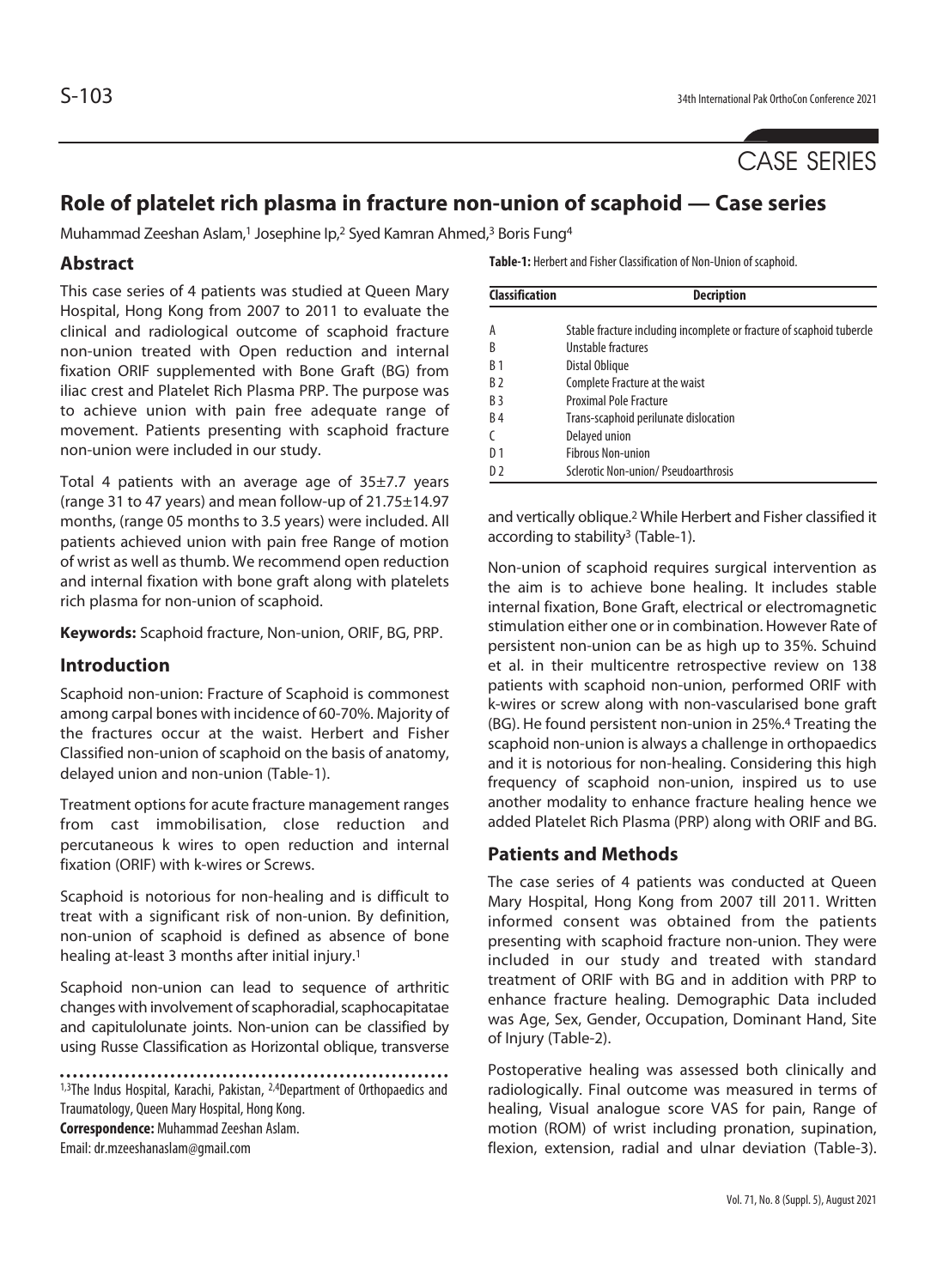34th International Pak OrthoCon Conference 2021  $S-104$ 

**Table-2:** Demographic data.

|           | Gender |            | Side involved Dominant hand |    | <b>Site of fracture</b> |  |  |
|-----------|--------|------------|-----------------------------|----|-------------------------|--|--|
|           |        |            |                             |    |                         |  |  |
| Patient 1 | Male   | L scaphoid | R handed                    | 26 | Waist                   |  |  |
| Patient 2 | Male   | R scaphoid | R handed                    | 36 | Proximal pole           |  |  |
| Patient 3 | Male   | L scaphoid | R handed                    | 31 | <b>Waist Fracture</b>   |  |  |
| Patient 4 | Male   | R scaphoid | R handed                    | 47 | <b>Waist Fracture</b>   |  |  |

Range of motion of Thumb metacarpophalangeal joint (MCPJ) and Interphalangeal joint IPJ, pinch grip, power grip, Activity of Daily living (ADL) and thumb apposition to little finger (Table-4).

All 4 patients underwent open reduction and internal fixation with iliac crest bone graft and PRP. Volar approach was used for 3 patients with waist fracture and dorsal approach for one patient with proximal pole fracture. Internal fixation was done with k-wires.

PRP was prepared by using centrifuging system to separate it from blood technique known as gravitational

platelets separation (GPS). Patient's autologous blood was centrifuged and 3 layers were obtained, bottom layer of red cells, middle layer of platelets and white blood cells (WBC) and top layer of plasma rich in platelets.

**Patient-1:** 26 year old male with Right hand Dominant, clerk by profession presented with Fracture non-union of left scaphoid waist with DISI deformity in March 2007, pre-operative palmar flexion of 50 degrees and dorsi-flexion of 50 was noted. He was operated on 31.12. 2007. Removal of k wires was done on

**Table-3:** Postoperative Range of motion of wrist.

18.02.2008 and he was followed-up till 22 July 2010 (2.5 years follow-up).

**Patient-2:** 36 years old Right hand dominant male, salesman of herbal medicine by profession, acquired injury while playing football on 29 Oct 2007. He presented to us 3 months later with fracture non-union of proximal pole of Right scaphoid. Per-operatively following findings were noted: Proximal pole fracture which was sclerotic and had avascular margins with no solid remaining bone except cartilage like an egg shell.

ORIF with BG from iliac crest was performed + PRP on 31 12 2007. Last follow up was done on 26 July 2011, (3.5 years) (Figure-1).

**Patient-3:** 31 years old male with Right hand dominant, cook by profession, presented with non-union of Left scaphoid waist, injured on 24 06 2007.

First operation ORIF with 3 k wires + BG was performed on 27 06 2007 (Figure-2).



**Figure-1:** Patient 2, Post-Operative Radiograph showing Union.

|           | <b>Postoperative</b><br>Flexion | Post-Operative<br><b>Extension</b> | Post-Operative<br><b>Ulnar Deviation</b> | Post-Operative<br><b>Radial Deviation</b> | Post-Operative<br><b>Pronation</b> | <b>Post-Operative</b><br><b>Supination</b> |  |
|-----------|---------------------------------|------------------------------------|------------------------------------------|-------------------------------------------|------------------------------------|--------------------------------------------|--|
| Patient 1 |                                 | 30                                 |                                          | 10                                        | ΝA                                 |                                            |  |
| Patient 2 | 45                              | 61                                 | 30                                       |                                           | NA                                 | ΝA                                         |  |
| Patient 3 | 44                              | 56                                 | 20                                       |                                           | 90                                 | 90                                         |  |
| Patient 4 |                                 | 45                                 | 20                                       | 10                                        | 90                                 | 90                                         |  |

**Table-4:** Postoperative Range of Motion of Thumb, Opposition, Power Grip, Pinch Grip, ADL and VAS.

| Pinch<br>Grip |         | Power<br>Grip | Thumb<br>Thumb<br><b>MCPJ ROM</b><br><b>IPJ ROM</b> |          | Thumb<br><b>TARM</b> | <b>Thumb Opposition</b><br>to Little Finger | <b>Activity of Daily</b><br><b>Living ADL</b> | <b>VAS</b> | 1st Web<br>space |
|---------------|---------|---------------|-----------------------------------------------------|----------|----------------------|---------------------------------------------|-----------------------------------------------|------------|------------------|
| Patient 1     | I.9 kaf | I7 kqf        | $0 - 40$                                            | $0 - 78$ | 118                  | Possible                                    | Back to work                                  |            | NA               |
| Patient 2     |         | 44            | $0 - 24$                                            | $0 - 40$ | 64                   | Possible                                    | <b>Back to Work</b>                           |            | <b>NA</b>        |
| Patient 3     | 3.7     | 32            | $0 - 62$                                            | $0 - 68$ | 130                  | Possible                                    | Back to work                                  |            | 17 cms           |
| Patient 4     |         | 20            | $20 - 70$                                           | $0 - 76$ | 126                  | Possible                                    | Back to work                                  |            | 19 cms           |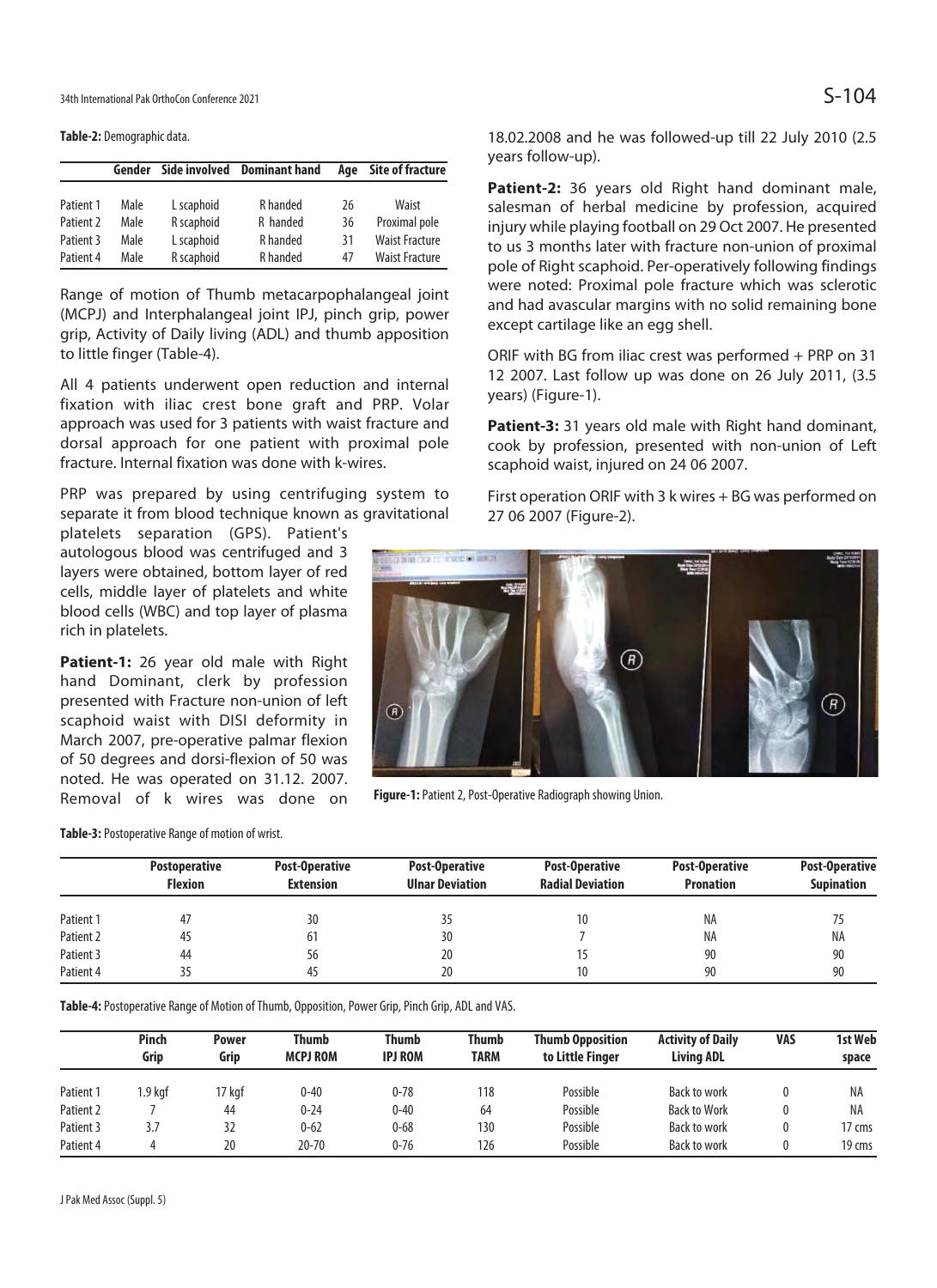

**Figure-2:** Patient 3, Postoperative Healing of Fracture non-union of scaphoid fracture.



**Figure-3:** Patient 4, Per op Fluoroscopic Images showing Joy stick in proximal and distal fragment to help in reduction.

But it resulted in non-union despite Bone graft. The second operation was done, k wires were retained as they were maintaining the reduction, fibrous tissue was removed by curette and power burr and bone graft with PRP was undertaken on 31 Dec 2007. Last follow-up was on 21 Oct 2008 i.e. 10 months after the second operation.

**Patient-4:** 47 years old male, Right hand dominant, Massager by profession, presented with Right scaphoid waist fracture non-union of 3-4 years on 24 09 2008. ORIF with k -wire + BG+ PRP was performed on 06. 10. 2008. Last follow-up was on 16 March 2009 (5 months later) (Figure-3).

There were 4 patients in our study with an average age of 35±7.77 years (range 31 to 47 years). The mean follow-up was 21.75±14.97 months (range 05 months to 3.5 years). All the patients achieved union with pain free Range of motion of wrist as well as good total active range of movement (TRAM) of thumb. All patients had good apposition of thumb with little finger and got back to normal activity of daily living (ADL).

# **Discussion**

Scaphoid non-union is always a challenge with high

incidence of persistent non-union despite ORIF with BG. We consider PRP to enhance fracture healing along with ORIF and BG.

PRP is a fraction of the patients' autologous whole blood with supra physiological concentration of platelets. It has been used in various fields of Orthopaedics to regenerate tissue including soft tissue and bone.5 As it is autologous hence there is no chance of disease transmission and immunological reactions. It contains 5 times higher count of platelets than autologous blood. Its  $\alpha$  granules contain various proteins including platelets derived growth factors PDGF, transforming growth factors TGF-B, platelets factor 4, interleukin 1, platelets derived angiogenesis factor PDAF and many others which enhance tissue healing. PRP also contains proteins which help in cell adhesion including fibrin, fibronectin, vitronectin and thrombospondin.6 It also helps in proliferation of bone cells.7

Clinical application of PRP was first

reported in 1994 for mandibular reconstruction.8 It has been used in the treatment of tissue healing in lateral epicondylitis, open repair of tendo-achilles, and repair of rotator cuff.

Various studies showed promising results of PRP in spinal fusion,9 osteogenesis distraction and callus formation and treating non-unions with revision surgeries.

Bielecki et al. treated 32 patients with delayed union and non-union with percutaneous PRP injections and achieved 100 % success rate with union in all patients.10

# **Conclusion**

Open reduction and internal fixation with bone graft along with platelets rich plasma is the recommended technique for non-union of scaphoid.

### **Limitation**

The study size was small with only 4 patients included. Large multicenter studies should be conducted and further Randomized Control Trial is required to compare different treatment options to determine the union rate as well as complications related to each procedure.